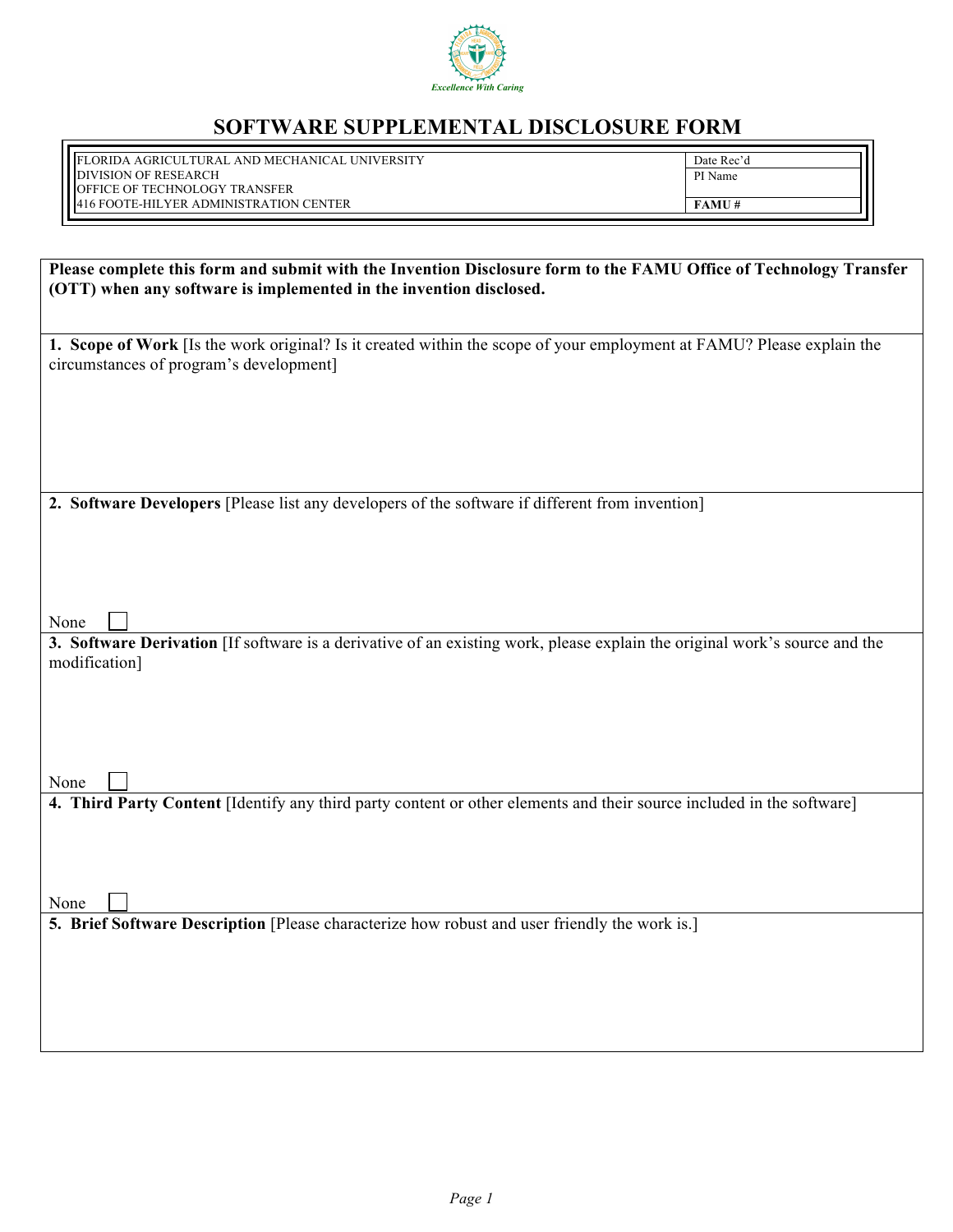

| 6. Is there any user's manual associated with the software, whether printed or digital? [If Yes, please attach a separate<br>Software Supplemental Disclosure Form applicable solely to the manual.]                                                                                                                                                                                                                                                            |
|-----------------------------------------------------------------------------------------------------------------------------------------------------------------------------------------------------------------------------------------------------------------------------------------------------------------------------------------------------------------------------------------------------------------------------------------------------------------|
|                                                                                                                                                                                                                                                                                                                                                                                                                                                                 |
| $\blacksquare$ Yes<br>N <sub>0</sub>                                                                                                                                                                                                                                                                                                                                                                                                                            |
| 7. Year of completion. [Please give the year this version of the computer program was completed.]                                                                                                                                                                                                                                                                                                                                                               |
| 20<br>(year)                                                                                                                                                                                                                                                                                                                                                                                                                                                    |
| 8. If Published, the exact date of first publication. ["Publication" is the distribution of copies of the program to the public<br>by sale or other transfer of ownership, or by rental, lease or lending. The offering to distribute copies to a group of persons<br>for purposes of further distribution, public performance or public display constitutes publication. A public performance or<br>display of a work does not itself constitute publication.] |
| /20                                                                                                                                                                                                                                                                                                                                                                                                                                                             |
| (month)<br>$\text{(day)}$<br>(year)                                                                                                                                                                                                                                                                                                                                                                                                                             |
| 9. If published, give the nation of first publication.                                                                                                                                                                                                                                                                                                                                                                                                          |
|                                                                                                                                                                                                                                                                                                                                                                                                                                                                 |
|                                                                                                                                                                                                                                                                                                                                                                                                                                                                 |
| 10. Was the code's algorithm(s) publically disclosed? [Mention date and place of first disclosure, this includes                                                                                                                                                                                                                                                                                                                                                |
| presentations, publications, posting to websites, published theses, discussions with supplier, sponsor, etc.]                                                                                                                                                                                                                                                                                                                                                   |
|                                                                                                                                                                                                                                                                                                                                                                                                                                                                 |
|                                                                                                                                                                                                                                                                                                                                                                                                                                                                 |
|                                                                                                                                                                                                                                                                                                                                                                                                                                                                 |
|                                                                                                                                                                                                                                                                                                                                                                                                                                                                 |
| 11. Will the algorithm be disclosed in the future? [Identify any disclosures, either written or oral, of the invention that you<br>expect to make to others in the future]                                                                                                                                                                                                                                                                                      |
| <b>Expected date:</b><br>Title of publication/presentation:<br>Journal name or meeting:                                                                                                                                                                                                                                                                                                                                                                         |